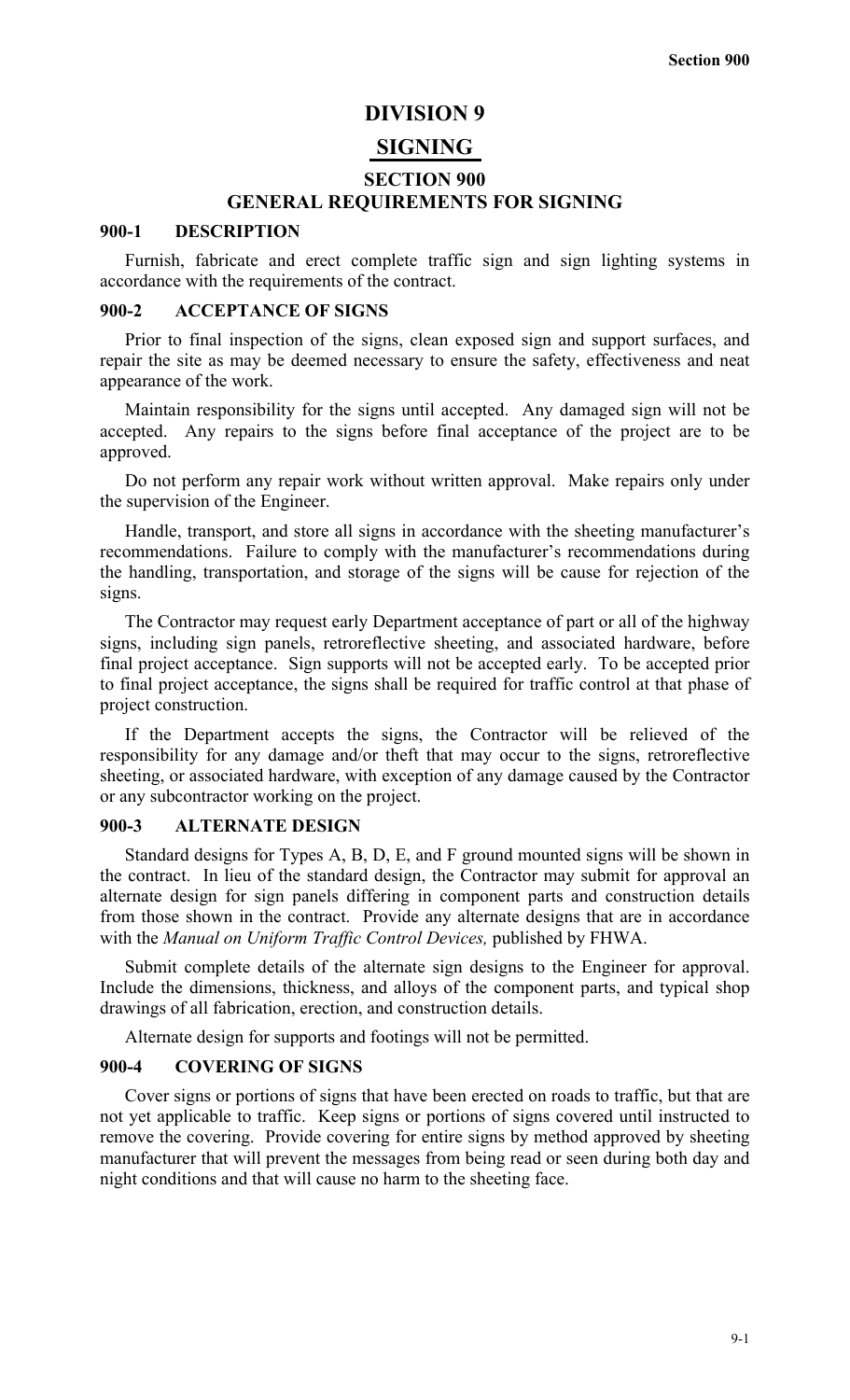# **SECTION 901 SIGN FABRICATION**

## **901-1 DESCRIPTION**

Fabricate and furnish signs, including sign face, supporting frames, hardware, and package the signs for shipment.

## **901-2 MATERIALS**

Refer to Division 10:

| <b>Item</b>              | <b>Section</b> |
|--------------------------|----------------|
| Signs and Hardware       | $1092 - 1$     |
| Retroreflective Sheeting | 1092-2         |

# **901-3 CONSTRUCTION METHODS**

# **(A) General**

Details concerning the fabrication and erection of the signs are shown in the contract. Sign designs not shown in the contract are available from the Signing Engineer.

All items shall be fabricated to within 3 mm of exact measurements.

Scribe each sign, shield, arrow, overlay and/or blank on the back with the month and year of manufacture and the metal treater of the aluminum sheets.

Do not begin fabrication for Type A  $\&$  B signs until S dimensions verification revisions have been approved.

Provide mounting holes in the Z stringers of the signs in accordance with the details shown in the contract or approved shop drawings. Provide a space between the 'Z' bar and backing strip not greater than 3 mm.

Date the erection of all signs and sign assemblies using printed self-adhesive stickers designed for punching the appropriate day, month, and year numbers with a hole punch. Place the sticker on the back of each sign in the lower corner nearest the roadway. The Sign Fabricator will provide a sufficient quantity of the stickers for each sign. Print on the back of each sign the size of that sign [e.g. 3657 mm x 1219 mm] with a black permanent marker with numbers a minimum of 50.8 mm in height and located near the self-adhesive sticker.

# **(B) Department and Contractor Furnished Signs**

The contract will show whether the signs are to be fabricated and furnished by the Contractor or whether the Department will provide them to the Contractor.

For both Department and Contractor Furnished Signs, the Contractor provides all mounting hardware consisting of, but not limited to, backing plates, mounting bolts, washers, shims, and nuts.

The sign fabricator will provide vertical Z bars required for attaching secondary signs to the primary signs.

Confirm in writing a minimum of 4 months in advance, the actual date the Department furnished signs will be required. The signs will be made available to the Contractor for pickup at the North Carolina Department of Correction sign fabrication facility on NC 39 near Bunn, North Carolina, unless otherwise indicated in the Specifications. Provide for all transportation.

The Engineer will inspect and approve the signs before they are packaged and crated for shipment. Any inspection by the Contractor will be done at no cost to the Department. Take delivery of all signs within 60 days of the date requested or the date they are made available, whichever occurs last, and within 96 hours of receiving the first sign. The Engineer shall approve any exception to the above delivery procedure. At the time the signs are delivered to the project, provide to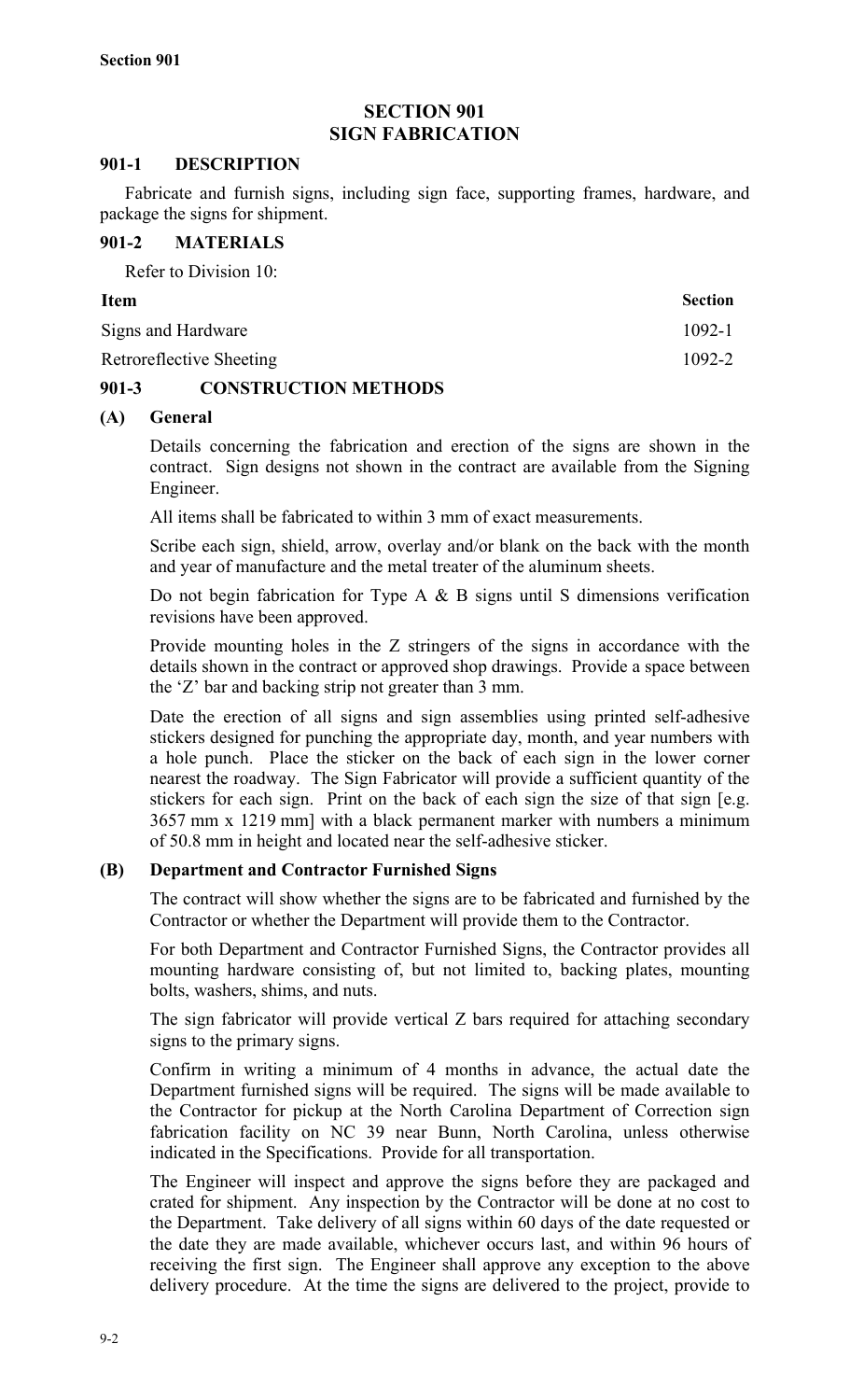the Engineer one copy of the sales ticket furnished with the signs. Signs stored beyond these dates incur a storage fee of 5% of the cost of the sign per month or portion thereof.

After taking possession of the signs, be responsible for any damage and/or theft that occurs to signs prior to final acceptance by the Engineer. Comply with the reflective sheeting manufacturer's recommendations for handling, transporting, erecting, and storage of the signs. Acceptably repair or otherwise correct any damage to the signs or refabricate them at no cost to the Department. When requested by the Contractor, the Department may have the necessary repairs made, or the signs refabricated, and deduct the associated costs thereof from monies due the Contractor.

## **(C) Signs**

Construct all signs, supporting frames and assemblies in accordance with the details shown in the contract.

| <b>SIGN</b><br><b>TYPE</b> | <b>VERT. AND HORIZ.</b><br><b>DIMENSIONS</b>                                                        | <b>ALUMINUM</b><br><b>PANELS</b>                | <b>HORIZONTAL</b><br><b>ZBARS</b> | <b>ALUMINUM</b><br><b>THICKNESS</b> |
|----------------------------|-----------------------------------------------------------------------------------------------------|-------------------------------------------------|-----------------------------------|-------------------------------------|
|                            | mm                                                                                                  | $(3657 \; \text{mm} \; \text{x})$<br>$1219$ mm) |                                   | mm                                  |
| $\mathbf{A}$               | Vertical or<br>1.<br>Horizontal $> 3657$<br><sub>or</sub><br>2. Vertical and<br>Horizontal $> 1219$ | Multiple                                        | Yes                               | 3.2                                 |
| $\bf{B}$                   | 1. Vertical and<br>Horizontal $\leq$ 3657,<br>and<br>Vertical or<br>2<br>Horizontal $<$ 1219        | Single                                          | Yes                               | 3.2                                 |
| D                          |                                                                                                     | Single                                          | N <sub>0</sub>                    | See<br>Table 901-2                  |
| E                          |                                                                                                     | Single                                          | N <sub>0</sub>                    | See<br>Table 901-2                  |
| $\mathbf{F}$               |                                                                                                     | Single                                          | N <sub>0</sub>                    | See<br>Table 901-2                  |

# **TABLE 901-1 SIGN TYPE PARAMETERS**

(1) Type A Signs

Fabricate Type A signs from multiple 3.2 mm aluminum sheet increments, with welded studs for attachment to the supporting frame. Type A signs may be fabricated from multiple 2.0 mm aluminum sheet increments, with the use of very high bond acrylic foam tape capable of obtaining 966 kPa tensile adhesion, for attachment to the supporting frame.

Use aluminum sheets with increments of 1.2 m in width; except, for sign widths that are not multiples of 1.2 m, a maximum of two (2) panels may be cut to less than 1.2 m. No panel may be cut to less than 305 mm. Mount aluminum sheet increments vertically, and provide with backing strips at the vertical joints, held firmly in place, to keep the abutting sheets in proper alignment. Leave a minimum space of .50 mm to a maximum space of .80 mm between each panel.

Fabricate signs with a height of 3657 mm or less, without horizontal joints. One horizontal joint will be permitted for signs that are more than 3657 mm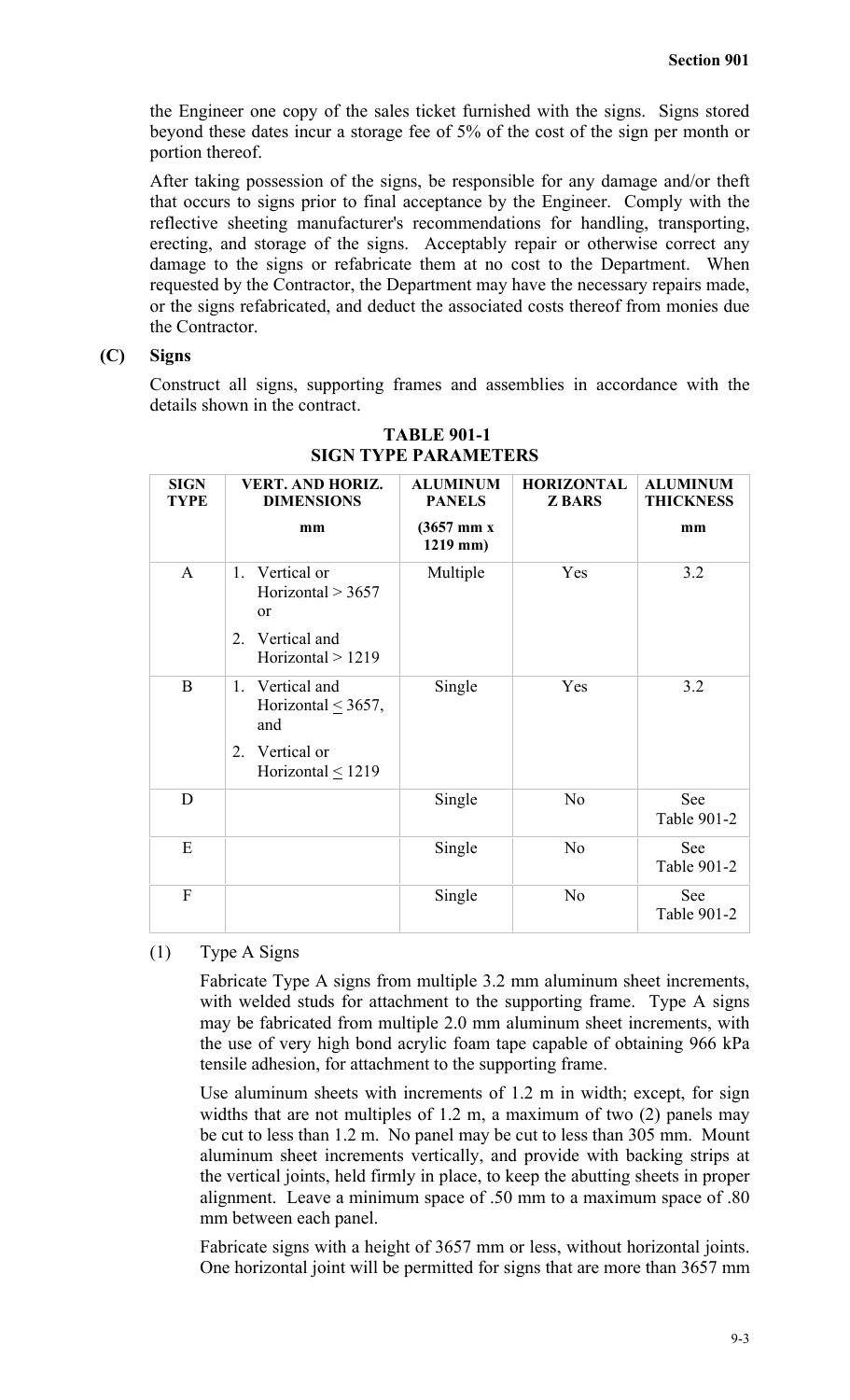in height. Locate the joint near the mid-height of the sign. Construct this joint according to the details as shown in the contract.

(2) Type B Signs

Fabricate Type B signs from single 3.2 mm aluminum sheets, with welded studs for attachment to the supporting frame. Type B signs may be fabricated from single 2.0 mm aluminum sheets, with the use of very high bond acrylic foam tape capable of obtaining 966 kPa tensile adhesion, for attachment to the supporting frame

(3) Type D, E, F Signs and Milemarkers

Fabricate Types D, E, F signs and milemarkers from single sheets, with holes for bolting to the supports. Construct Type D, E, F signs and milemarkers of the thickness shown in Table 901-2.

Construct Type E and F signs in accordance with the FHWA Standard Highway Signs or the NC Supplement to the MUTCD. Apply the retroreflective sheeting to the separate signs in all Types E and F sign assemblies consecutively to provide correct color matching on each completed assembly. Adequately identify each individual sign to the correct assembly. Following the erection of Types E and F sign assemblies, leave the identification markings on the individual signs until Department personnel have verified compliance with these requirements.

(4) Overlays for Existing Signs

Manufacture all overlays for existing signs from 1.6 mm aluminum sheeting, unless otherwise required by the contract. Do not make holes for rivets in the overlays during fabrication, but instead field-drill them during the erection process.

# **(D) Aluminum**

(1) Thickness Requirements

| <b>VERTICAL OR HORIZONTAL</b><br><b>DIMENSION</b> | <b>THICKNESS</b><br>mm |
|---------------------------------------------------|------------------------|
| mm                                                |                        |
| $0 - 302.3$                                       | .80                    |
| $304.8 - 911.9$                                   | 1.6                    |
| $914.4 - 1216.7$                                  | 2.0                    |
| 1219.2 and larger                                 | 3.2                    |
| Milemarkers                                       | 2.0                    |
| Overlays                                          | 1.6                    |

**TABLE 901-2 ALUMINUM THICKNESS REQUIREMENTS FOR SIGNS**

(2) Preparation of Aluminum Sign Surfaces

Do not handle any metal, except by appropriate handling devices or by workmen wearing clean gloves, between the beginning of the coating operations and the completion of the application of the retroreflective sheeting. Retreat aluminum sign surfaces that come into contact with grease, oils, or other contaminants prior to the application of retroreflective sheeting.

Before applying retroreflective sheeting to the aluminum, treat the aluminum sign surfaces with a chromate conversion coating. Such coating shall be applied according to the manufacturer's instruction and shall conform to ASTM B449, Class 2, and should range in color from silvery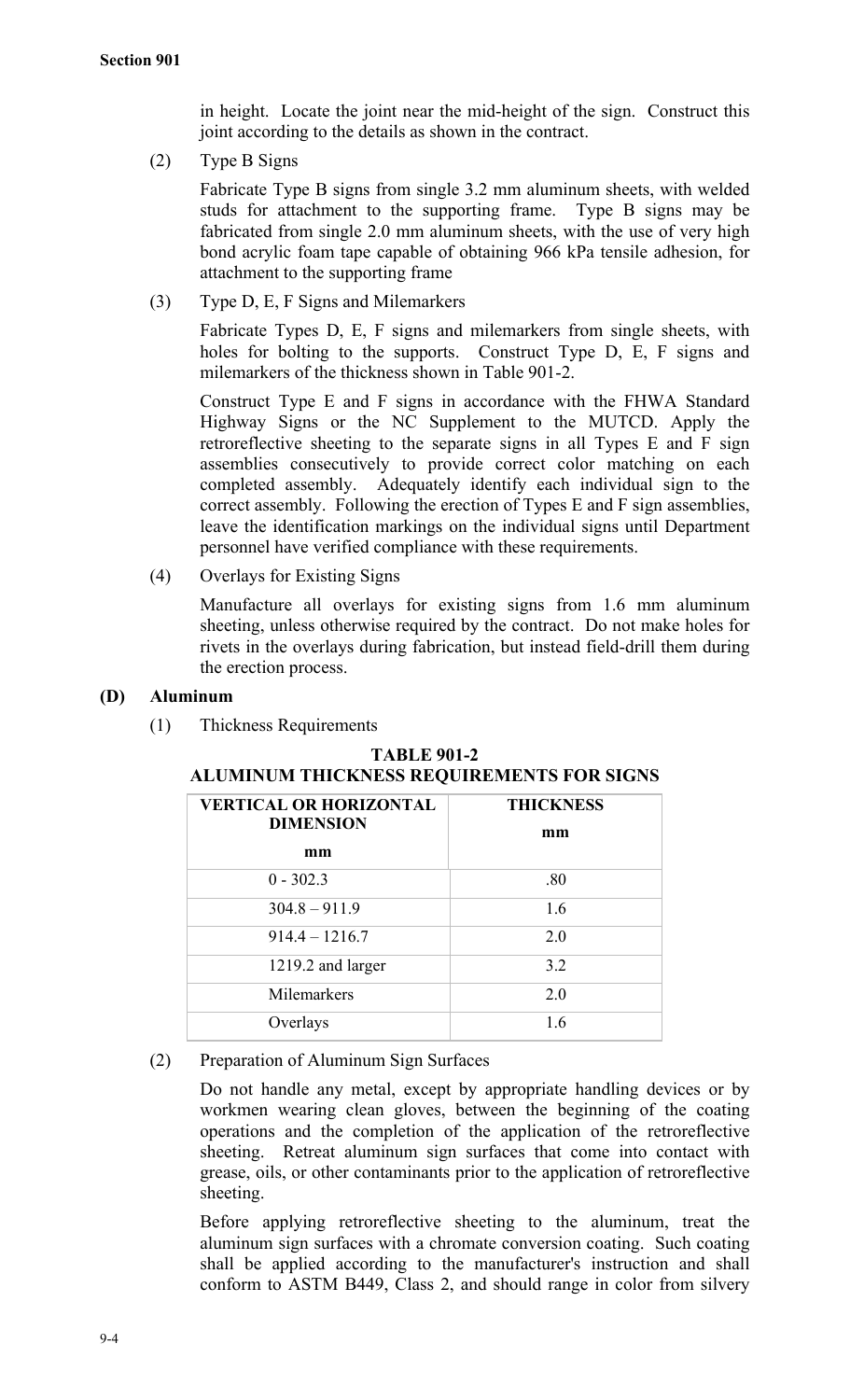iridescent to pale yellow. The coating weight shall be 1.1 to 3.8 mg per square decimeter on the entire surface area including along the edges of the sign substrate with a median of 2.75 mg per square decimeter as the optimum coating weight. The coating shall not appear dusty when wiped with a clean, lint-free cloth and shall not show excessive buildup at edges. Sand smooth all burrs and scratches before applying retroreflective sheeting, however sheet all sanded aluminum within the same day to prevent the formation of corrosion on the metal. Do not sand or use abrasive materials on sheeted faces. Aluminum products shall be randomly tested.

## **(E) Supporting Frames**

Use supporting frames for Types A and B signs consisting of 2 or more horizontal aluminum Z-section stringers with vertical aluminum bar stiffeners in accordance with the details and dimensions shown in the contract. Use a nylon washer to attach all through- bolts with a minimum play of 4.8 mm. Provide stringers with necessary holes and slots for bolting stiffeners, attaching aluminum sheet increments, and mounting to supports. Do not field drill holes in any part of the structural assembly, except the field drilling of horizontal Z-bars for attaching new signs to existing supports when necessary.

#### **(F) Welding**

Weld studs to aluminum sheets by the capacitor discharge method. Use an inert gas shielding atmosphere around the stud at the time of weld, if the manufacturer of the stud welding equipment, or studs to be used, recommends its use. If the studs are welded after the retroreflective sheeting has been applied, insure that burn-through does not damage the retroreflective sheeting.

Shoot a test stud on each Type A and B sign in the lower left corner of the most left panel facing the back of the sign.

## **(G) Retroreflective Sheeting**

Apply retroreflective sheeting to the aluminum sign panels in accordance with the retroreflective sheeting manufacturer's recommendations. For each multi-panel increment sign using glass beaded materials, sheet the entire sign from the same roll.

If a sign panel needs to be replaced after sign fabrication, the replacement panel may be sheeted with retroreflective materials from a different lot or drum number than the remainder of the sign; however, use material that visually color matches and meets the requirements of Article 1092-2 of the *Standard Specifications*.

Take retroreflectometer readings on all four corners of each panel and document the readings on the sign design drawings.

Overlap all splices of any encapsulated or enclosed lens sheeting, to allow water to run off without running into the splice.

Remove all foreign materials on the sheeted face with compressed air.

Keep a sample of each roll of sheeting and test for retroreflective compliance.

Patch wrinkles in the sheeting around through-bolts by removing the affected sheeting from the metal. Then patch this area with a circular patch encompassing an area 6.4 mm outside the affected area. This patch shall not exceed the standard patching limits shown in Table 901-3.

Ensure that all patches on the sign have a 25.4 mm minimum width or as recommended by the sheeting manufacturer.

Maintain documentation of the lot, drum, inspector, roll size, date received, date sheeted and metal treater on all signs, slip sheeting, copy, borders, shields, overlays, arrows and panels, and retroreflectometer readings.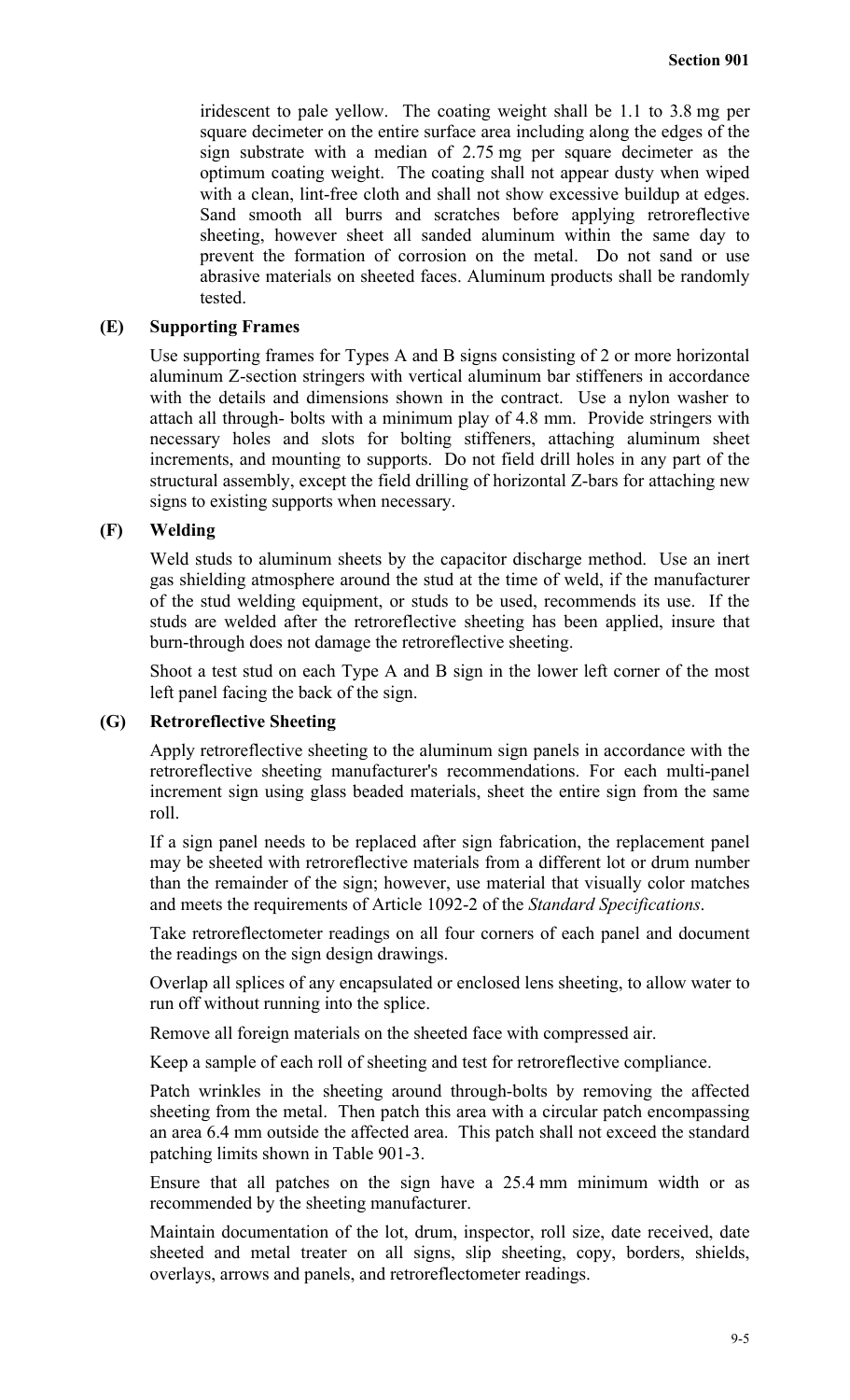The retroreflective sheeting shall be prequalified and "Approved for Use". Obtain and assign to the Department in writing warranties for sign sheeting used in the fabrication of all permanent signs supplied by the Contractor from the Sheeting Manufacturer. Warrant the signs against defective reflective sheeting per the requirements outlined in the current signing contract held by the Department. NOTE: Permanent signs include types A, B, D, E, and F signs, overlays for all sign types, and milemarkers, and excludes any signs used only for traffic control while the project is under construction.

The reflective sheeting may be patched to repair incidental damage to the sheeting that might occur during manufacture, in transit, or after installation; however, the patches cannot exceed the limits given in the following table:

| <b>SIGN AREA</b>                  | During Fabrication              |                                           | <b>Additional Patches</b><br>After Field Erection |                                        |
|-----------------------------------|---------------------------------|-------------------------------------------|---------------------------------------------------|----------------------------------------|
| <b>SQ. METERS</b>                 | Max. No.<br>Patches<br>per sign | Max. Patch<br>Size per<br>Patch Sq.<br>mm | Max. No.<br>Patches per<br>sign                   | Max. Patch<br>Size per Patch Sq.<br>mm |
| 0 to 1.4                          | $\theta$                        | $\theta$                                  | $\theta$                                          | 0                                      |
| 1.41 to 4.65<br>(Single Panel)    | 1                               | 645                                       | 1                                                 | 645                                    |
| 2.79 to 7.43<br>(Increment Panel) | $\overline{2}$                  | 1290                                      | 1                                                 | 1290                                   |
| 7.44 and Greater                  | $\ast$                          | 1935                                      | *                                                 | 1935                                   |

**Table 901-3 Sign Patching Limits**

\* Average not to exceed 1 Patch per Panel per Sign. Maximum of 3 patches per panel allowed during fabrication with one additional patch per panel allowed after field erection.

### **(H) Reflectorized Letters, Numerals, Symbols, Border and Shields**

(1) General

Use direct-applied retroreflective sheeting or demountable retroreflective sheeting letters, numerals, borders, shields and arrows as indicated on the sign designs.

Use designs of letters and numerals that conform to the requirements of the latest edition of the *Standard Highway Signs*, prepared by the Federal Highway Administration. Use border widths, and design of route shields and arrows that conform to the requirements of the MUTCD.

Route shields used on Type A or B signs or overlays shall be demountable.

Space and size of all legends and borders as shown in the contract or in approved shop drawings. Any loose, deformed or misplaced legends and borders will be cause for rejection of the entire sign.

(2) Direct Applied

Provide direct-applied reflectorized letters, numerals, arrows, and borders that are of the type and color of retroreflective sheeting shown in the contract for each sign. All direct applied copy or border not permanently affixed may be removed and replaced on signs if necessary during manufacture.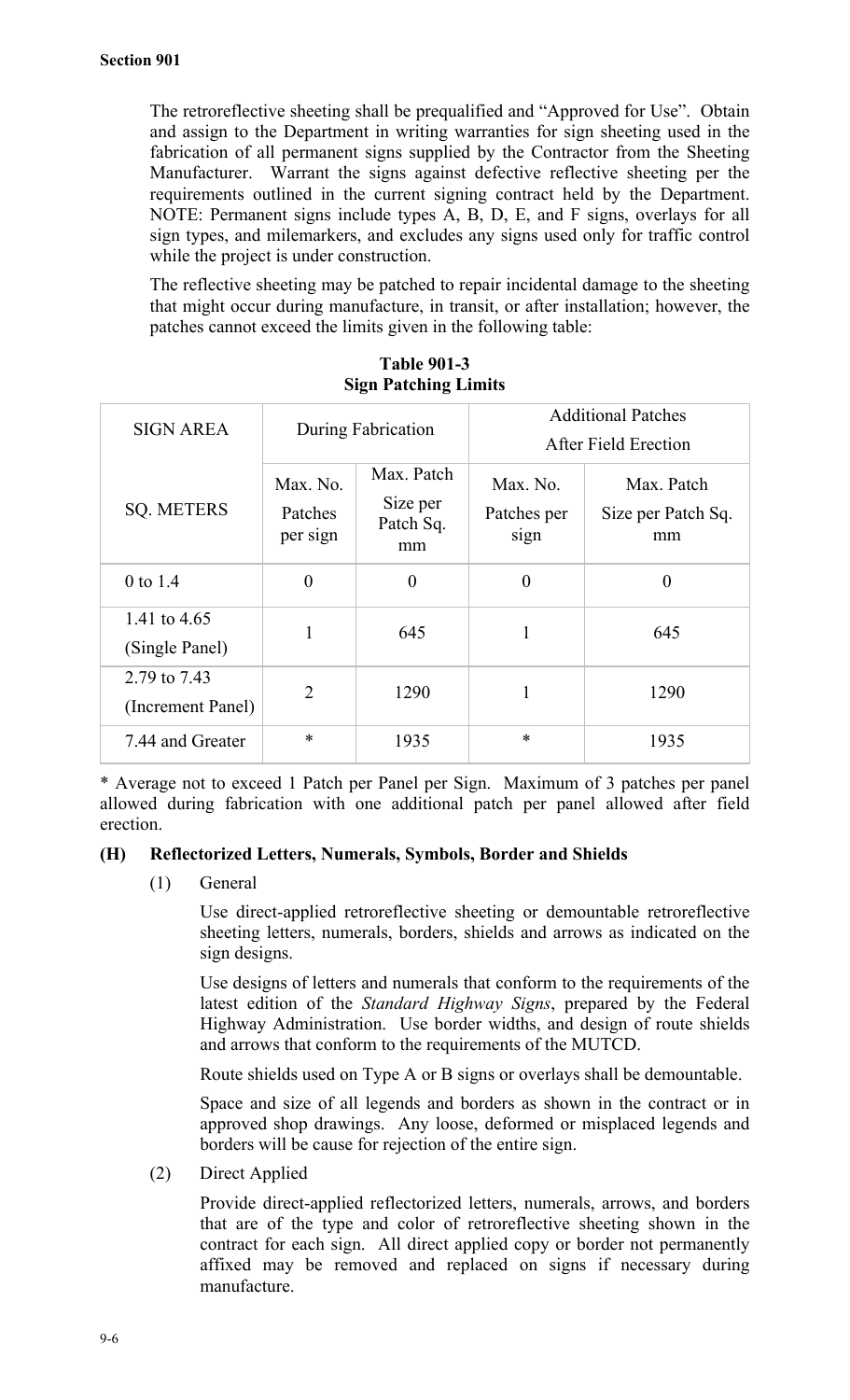## (3) Demountable

Attach demountable letters, numerals, borders, shields, arrows, and alphabet accessories directly to sign faces with rivets, and use those that are of the type and color shown in the contract.

Use letters, numerals, arrows, borders and shields made of adhesive-coated retroreflective sheeting, permanently adhered to a flat aluminum backing, of the sheeting type and colors shown in the contract.

Use aluminum backing made of a minimum of .80 mm thick aluminum sheet of 3004-H38, 5052-H38 or 6061-T6 alloy. Treat with a light, tight, amorphous chromate-type coating in accordance with the recommendations of the retroreflective sheeting manufacturer. Apply the retroreflective sheeting to the properly prepared aluminum using the method and equipment prescribed by the sheeting manufacturer.

Supply each letter, numeral, arrow, border, and shield with mounting holes, and secure to the sign surface with non-twist corrosion resistant aluminum rivets. Use letters, numerals, arrows, and borders that have rivets on all sides and ends spaced not more than 152.4 mm on centers, measured along the edges. Make sure that each legend piece has at least 1 rivet in each corner and at least 2 rivets in each end. Attach route shields as part of Type A or B signs with aluminum rivets spaced a maximum of 228.6 mm apart, measured along the edges of the shield(s).

Use a 6.4 mm diameter nylon washer under the head of all pull through type rivets for all demountable copy and shields.

# **(I) Silk Screening**

Apply all legends and borders on Types E  $&$  F signs by silk-screening or reverse silk-screening after the sheeting is attached to the panels. Perform all screening as recommended by the manufacturer of the retroreflective sheeting. Use the color of all legends, borders, and backgrounds, and their placement on the sign, as shown in the contract.

Use opaque black ink for nonreflectorized message application, as manufactured or recommended by the manufacturer of the retroreflective sheeting.

Use transparent ink and thinner, for application on signs reflectorized with white retroreflective sheeting, as manufactured or recommended by the manufacturer of the retroreflective sheeting. Use colors that conform to the FHWA Color Tolerance Charts and AASHTO Designation M268 when thoroughly dry.

Test all lots of transparent ink for compliance with the minimum coefficient of retroreflection equal to 70% of the specified minimum retroreflection of the corresponding sheeting color and document the retroreflection value.

#### **(J) Mounting Hardware**

Provide all mounting hardware consisting of, but not limited to, backing plates, mounting bolts, washers, shims, and nuts. Provide mounting holes in the Z stringers of the ground mounted signs in accordance with the details shown in the contract.

# **(K) Packaging, Shipping and Storage**

Protect all signs during shipment and storage. Before shipping, make sure that all signs are free of moisture and that all inks are thoroughly dry. Do not apply adhesive tapes to any sign surface. Keep all packaged signs entirely dry.

Use assembled or partially assembled signs other than flat sheet signs that have sufficient braces securely attached to prevent buckling or warping at all times.

Affix a label outlining the retroreflective sheeting manufacturer's recommendations for handling, transporting, and storing all types of signs to each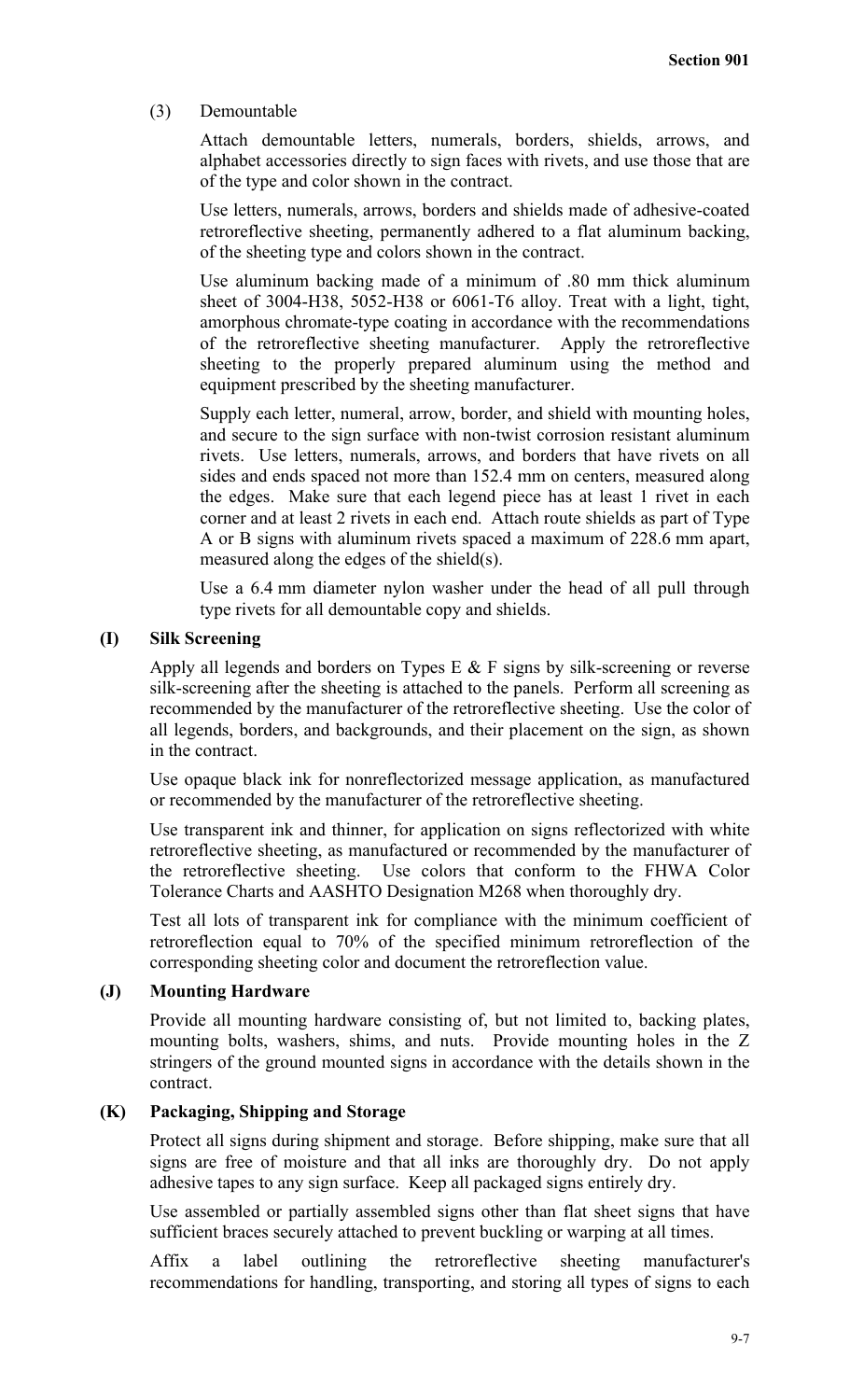shipping carton or crate. Provide full details of such recommendations with each shipment of signs.

Label each crate or package of signs or panels as to the contents (arrows, shields, etc.), WBS Number, and sequence of packages if more than one package is for a single sign.

Maintain documentation of the lot, drum, inspector, roll size, date received, date sheeted, metal treater on all signs, slipsheeting, copy, borders, shields, overlays, arrows and panels, and retroreflectometer readings.

Individually rack or separate by foam or slip sheeting on A-frame racks all sheeted panels. Do not use spliced, overlapped, ripped or torn slipsheeting or foam.

Pack all signs standing at a seventy-five to ninety degree angle.

Turn all panels and sign faces to the inside of the crates, whenever possible.

When crating a one-panel sign, provide the face side with an extra piece of foam and cardboard taped to the outside of the face side of the package.

Pack panels of 2590.8 mm in length or longer in only two per package.

Ensure all signs are debris free on the back side, with no misplaced writing, tape or extraneous sheeting.

Crate to allow a 50.8 mm space on the inside dimensions larger than the size of the largest package.

Store completed Type A and B signs back to back with minimum of 304.8 mm between faces.

When crating two panels of different sizes, place the smaller panel with its face to the back of the larger panel and package with an extra piece of foam and cardboard taped to the outside of the larger panel, with its face to the outside of the crate. Provide extra packaging on both outsides of the package for double-faced signs.

Crate packaged panels to allow the passage of a 3.2 mm spacer on the inside of each side of the crate, so that the panels are not overly tight or binding in crate.

The Contractor shall inspect all signs and packaging before shipping to assure compliance with the contract and Specifications. The Department retains the right to inspect the signs and packaging before shipping.

# **(L) Transparent Films**

Use transparent films in lieu of silk screening when authorized by the Department. Transparent film is a durable, transparent, acrylic colored film coated with transparent, pressure-sensitive adhesive. When the film is applied over reflective sheeting, the coefficient of retroreflectivity shall meet the color and type of sheeting in Tables 1093-1 through 1093-9. The transparent film shall be approved by the Department and must be approved by the manufacturer of the reflective sheeting to insure the materials meet the Manufacturer's Warranty and Obligation in Section 1093-2 (F).

# **901-4 INSPECTION PROCEDURE**

# **(A) General**

This procedure establishes guidelines of inspection for a consistent method of inspecting the daytime appearance and nighttime reflective performance of sign sheeting. The primary function of a highway sign is to be seen by the traveling public and therefore the sign sheeting shall present a neat and balanced appearance free from visible defects.

Sheeting may be inspected before application to sign blanks, after installation to sign blanks, after completion of the sign in the sign fabricator's facility and after installation. Clean all installed signs prior to final field inspection.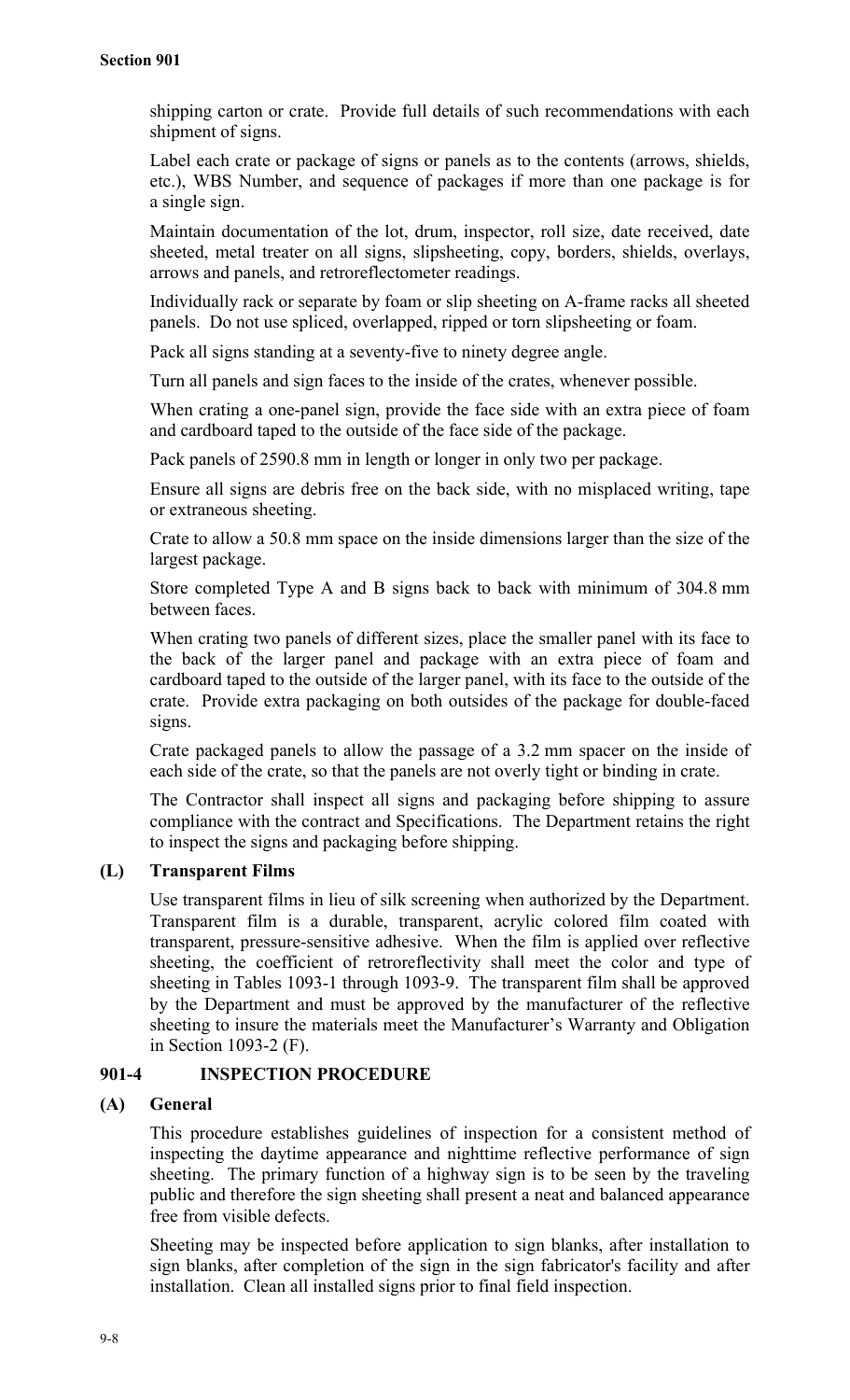## **(B) Daylight Visual Inspection**

Under day light conditions, inspect the sign sheeting to detect color match problems, non-uniform color, streaks, spots, abrasions or other defects in the sheeting. Judge slight imperfections that may be visible at an extremely close distance and would not be visible in daytime viewing, under the nighttime inspection.

# **(C) Nighttime Visual Inspection**

Inspect the sheeting with an inspection light while holding the inspection light at eye level and looking directly over the top of the light. Inspect to detect color match problems, non-uniform color, streaks, spots, abrasions, blistering or other defects in the sheeting.

#### **(D) Inspection Lights**

Use lights to inspect signs during fabrication that are 120 watt, 120 volt reflector flood lamp with a average rating of 1600 lumens. Use a light for field inspection that is a 50-watt, 12-volt spot lamp with a maximum output of 100,000 candlepower. In either case, use an inspection light will be bright enough to cause the sheeting to reflect, but not so bright as to cause the sheeting to be brilliantly illuminated.

### **(E) Silk Screening**

The area supervisor will inspect the first five signs of each screening and then every fifth sign. When unacceptable signs are found, all signs shall be inspected individually.

Only three nonwets per 0.09 square meters, no larger than 1.6 mm in diameter, covering no more than one third of the total area of the sign are allowable. This includes nonwets from either the sheeting or the screen-printing.

Only one tadpole per 0.56 square meters, no longer than 38.1 mm and not readily visible under lighted inspection is allowable.

## **901-5 MEASUREMENT AND PAYMENT**

Sign fabrication will be measured and paid for as the actual number of square meters of sign face areas of each type, including milemarkers and overlays, that have been acceptably fabricated. In measuring this quantity, the sign face areas will be calculated to the nearest 1/100 of a square meter, using the dimensions shown in the contract.

The areas of odd-shaped signs (e.g. stop signs and shield-shaped route markers) will be calculated as squares or rectangles using the dimensions shown in the contract. The areas of round, diamond, and triangular signs will be calculated for their true shapes using plan dimensions.

Payment will be made under:

# **Pay Item Pay Unit**

Contractor Furnished, Type Sign Square Meter

Department Furnished, Type Sign Square Meter

#### **SECTION 902**

# **FOUNDATIONS FOR GROUND MOUNTED SIGNS**

## **902-1 DESCRIPTION**

Construct foundations for sign supports including locating, staking, excavating, shoring, backfilling, forming, landscaping and other necessary tasks as required.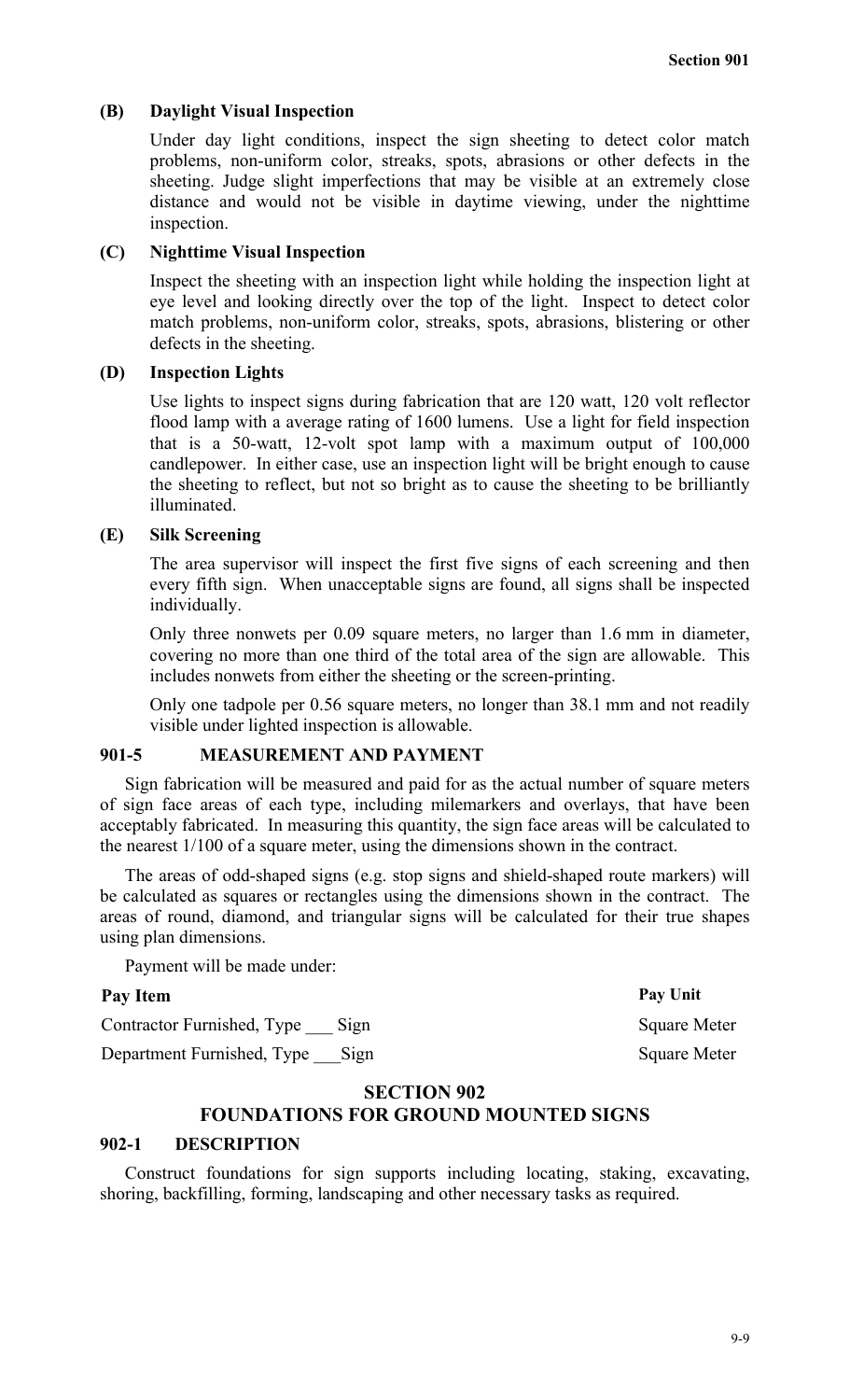# **902-2 MATERIALS**

Refer to Division 10.

| <b>Item</b>                                      | <b>Section</b> |
|--------------------------------------------------|----------------|
| Portland Cement Concrete Production and Delivery | 1000           |
| Reinforcing Steel                                | 1070           |
| Joint Sealer                                     | 1028-2         |
| <b>Select Material and Borrow Material</b>       | 1016 and 1018  |
| Organic Non-Aerosol Zinc Repair Paint            | 1080-9         |
|                                                  |                |

# **902-3 CONSTRUCTION METHODS**

Establish the proper offset, longitudinal location, and foundation elevation of each ground mounted sign support.

Provide proper level and orientation of all supports.

Thoroughly compact all backfill in 150 mm layers. Remove all unneeded excavated material from the site.

Perform all excavation necessary for foundation construction to the elevations and dimensions shown in the contract. Perform the excavation so that the sides of the excavation area conform as nearly as possible to the required dimensions. Place concrete against undisturbed soil.

Construct concrete sign foundations in accordance with Section 825. Construct either reinforced or plain Class A concrete foundations as shown in the contract. Shape the tops of the foundations to conform with finished ground elevations such that water will not collect against the supports. No construction joints will be permitted.

Form the top 150 mm of foundations by approved methods. Center the supports in the foundations, securely brace, and hold in proper position and alignment during placement of the concrete. Give the concrete an ordinary surface finish.

# **902-4 MEASUREMENT AND PAYMENT**

The quantity of reinforced and plain concrete to be paid for will be the actual number of cubic meters of concrete that has been incorporated into the completed and accepted foundation. Computing the number of cubic meters of concrete will be done from the dimensions shown in the contract or from revised dimensions authorized by the Engineer, calculated to the nearest 1/100 of a cubic meter.

Payment will be made under:

| Pay Item                             | Pay Unit    |
|--------------------------------------|-------------|
| Reinforced Concrete Sign Foundations | Cubic Meter |
| Plain Concrete Sign Foundations      | Cubic Meter |

# **SECTION 903 GROUND MOUNTED SIGN SUPPORTS**

# **903-1 DESCRIPTION**

Furnish, fabricate, clear for sight distance, and install ground mounted and barrier mounted signs supports.

The types of supports covered by this section are:

- **(A)** Breakaway steel beam sign supports
- **(B)** Simple steel beam sign supports
- **(C)** 4.5 kg steel U-channel posts
- **(D)** 3.0 kg steel U-channel posts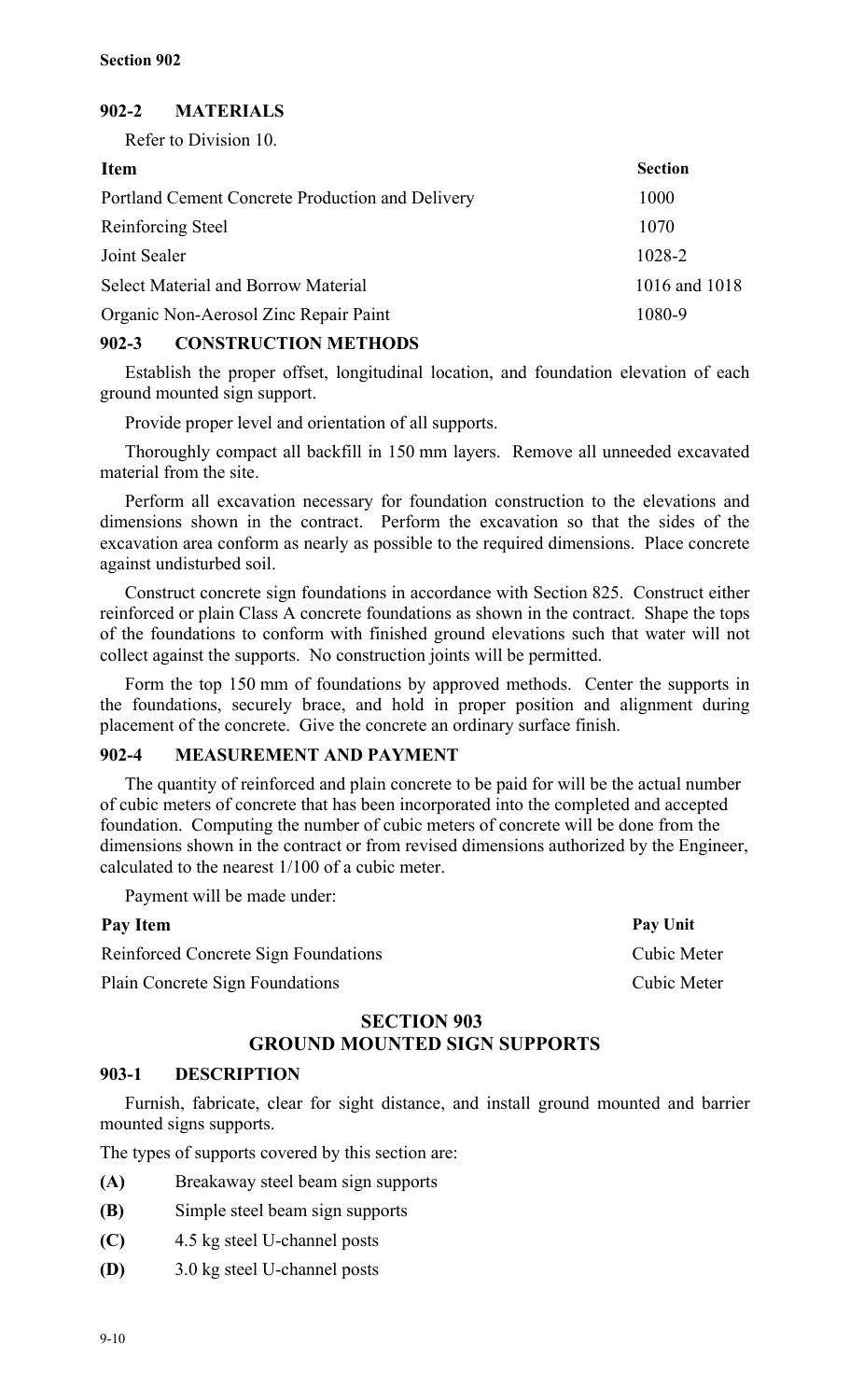- **(E)** Barrier sign support assembly
- **(F)** Wood supports
- **(G)** Steel square tube posts

# **903-2 MATERIALS**

Refer to Division 10.

# **Item Section**

| Breakaway or Simple Steel Beam Sign Supports (W or S Shapes) | 1094-1 $(A)$ |
|--------------------------------------------------------------|--------------|
| <b>Signing Materials</b>                                     | 1092         |
| <b>Ground Mounted Signs</b>                                  | 1094         |
| <b>Steel U-Channel Posts</b>                                 | 1094-1       |
| <b>Steel Square Tube Posts</b>                               | 1094-1       |
| Joint Sealer                                                 | 1028-2       |
| Organic Non-Aerosol Zinc Repair Paint                        | 1080-9       |
|                                                              |              |

# **903-3 CONSTRUCTION METHODS**

# **(A) Location and Field Verification**

The support lengths and dimensions for steel and wood ground mounted supports shown in the original contract are estimated for project bid purposes.

The Engineer or contract surveyor will establish the proper offset, longitudinal location; foundation elevation and S dimension of each ground mounted and barrier mounted sign support. The Signing Section will issue a revision of the Sign Support Chart Sheet following receipt of field-verified S dimensions.

Order supports for ground mounted signs when the revised support lengths, dimensions and sizes have been determined and the appropriate plan revision is completed.

Provide the proper vertical plumb, level, and orientation of all signs and supports.

# **(B) Clearing for Sign Sight Distance**

Clear vegetation in front of signs where necessary to achieve proper sight distance to the sign. The sight distance area includes the triangular region of land extending from the edge of the travel lane 244 m in advance of the sign to 1.2 m beyond the furthest edge of the sign from the travel lane. The Engineer will determine where clearing is required, and the amount of clearing at the sign locations. Perform the clearing in accordance with Section 200. Clearing work required outside of the original project limits will be paid for as Supplementary Clearing and Grubbing.

# **(C) Breakaway Steel Beam and Simple Steel Beam**

Fabricate and install the supports as shown in the contract. Punch, cut, or weld supports prior to galvanizing. Galvanize each component part in accordance with ASTM A123 prior to assembly. Provide supports that are uniformly straight to within 3.2 mm tolerance for pieces less than 6.1 m in length and 6.4 mm tolerance for pieces over 6.1 m in length.

Cut the upper and middle sections of breakaway supports from the same member. Bolt the hinge joint in the breakaway supports to ensure true alignment of the two sections. After bolting of hinge connections make sure that the two sections are in the same position relative to each other, as prior to being cut. Completely assemble breakaway supports prior to erection.

Provide supports that are plumb. Do not shim the supports. Take adequate care during erection of supports to prevent damage to the surface finish. Use two coats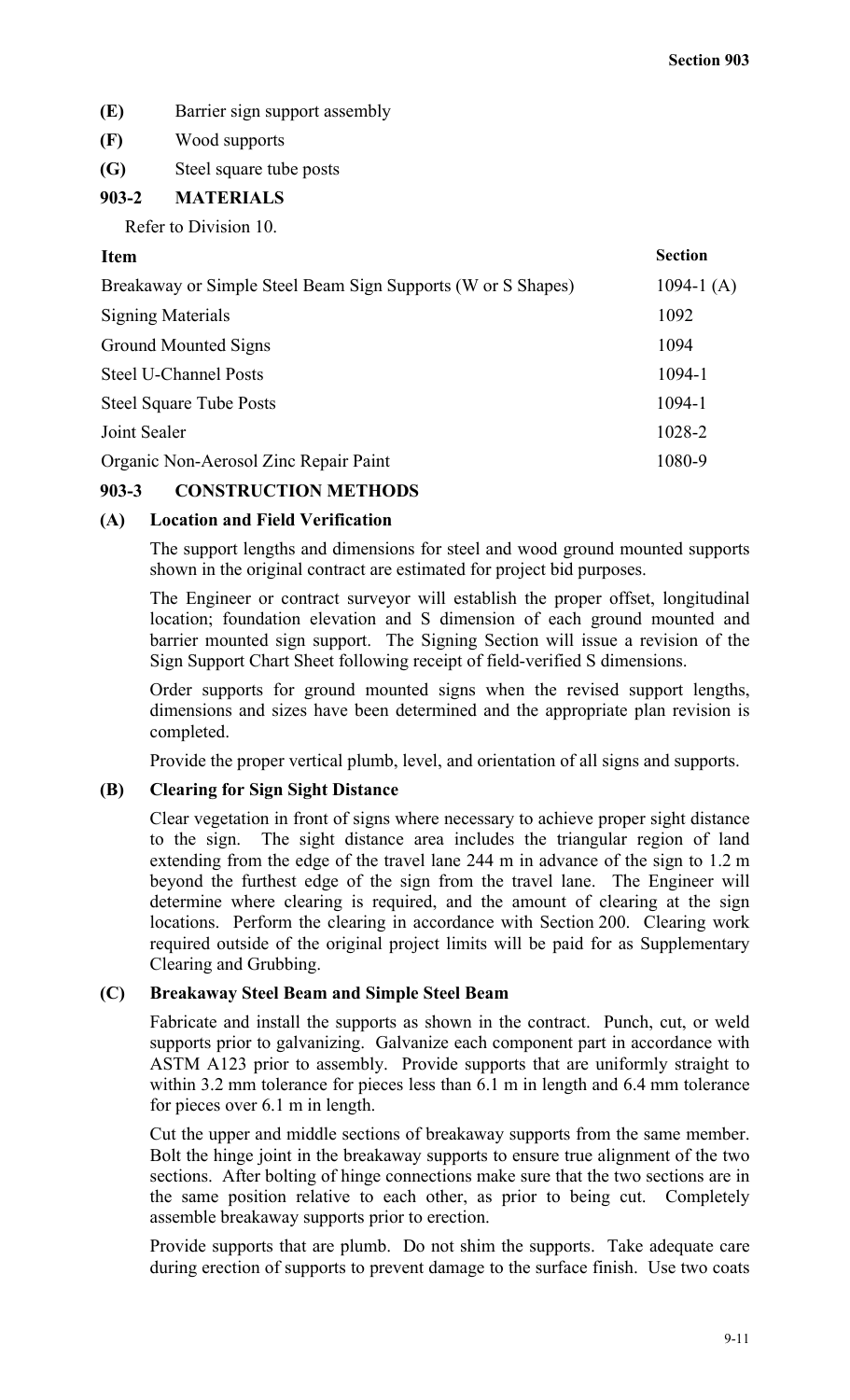of an approved organic non-aerosol zinc repair paint in touching up damaged areas on all galvanized materials.

# **(D) Steel U-Channel**

Use 4.5 kg galvanized steel U-channel posts for Types D, E, and F signs. Use 3.0 kg galvanized steel U-channel posts for milemarkers. Use posts of sufficient length to permit the appropriate sign mounting height or splice posts if required as shown in the contract.

Drive the posts to the required depth, being sure they are plumb. Drive the posts by hand or by mechanical means. Protect the posts with an appropriate driving cap. Concrete foundations are not required. In island applications, cored holes shall be to the soil depth.

Replace any post that is bent, or otherwise damaged in driving.

Do not weld or cut supports in the field, except for the saw cutting of U-channel post material for the frames and cross-braces that may be required for Types D, E, and F signs with two or more supports.

Use two coats of an approved organic non-aerosol zinc repair paint in touching up the tops of U-channel posts that may have been damaged in driving, cut ends of Uchannel posts, frames and cross-bracing, and damaged areas on these and all other galvanized materials.

# **(E) Barrier Supports**

(1) (Small)

Attach brackets and U-channel posts to the median or shoulder barrier for the erection of Type E Signs, Type F Signs, or Milemarkers as required in the contract.

(2) (Large)

Attach brackets, anchorage and pipe posts to the median or shoulder barrier for the erection of Type E Signs as required in the contract.

# **(F) Wood Supports**

Use wood supports as shown in the contract.

Replace any post that is damaged during erection.

Breakaway wood supports shall be drilled in accordance with the contract. All wood supports larger than 101.6 mm x 101.6 mm that have not been drilled shall be behind guardrail.

# **(G) Steel Square Tube Supports**

Use square tube posts as shown in the contract. Use posts of sufficient length to permit the appropriate sign mounting height or splice posts if required as shown in the contract.

Drive the posts by hand or mechanical means to the required depth, being sure they are plumb. Protect the posts with an appropriate driving cap. Concrete foundations are not required. In island applications, cored holes shall be to the soil depth.

Replace any post that is bent or otherwise damaged in driving.

Do not weld or cut supports in the field.

Use two coats of an approved organic non-aerosol zinc repair paint in touching up damaged areas on the posts.

# **903-4 MEASUREMENT AND PAYMENT**

The supports specified in this Specification that have been installed and accepted will be measured for payment as follows: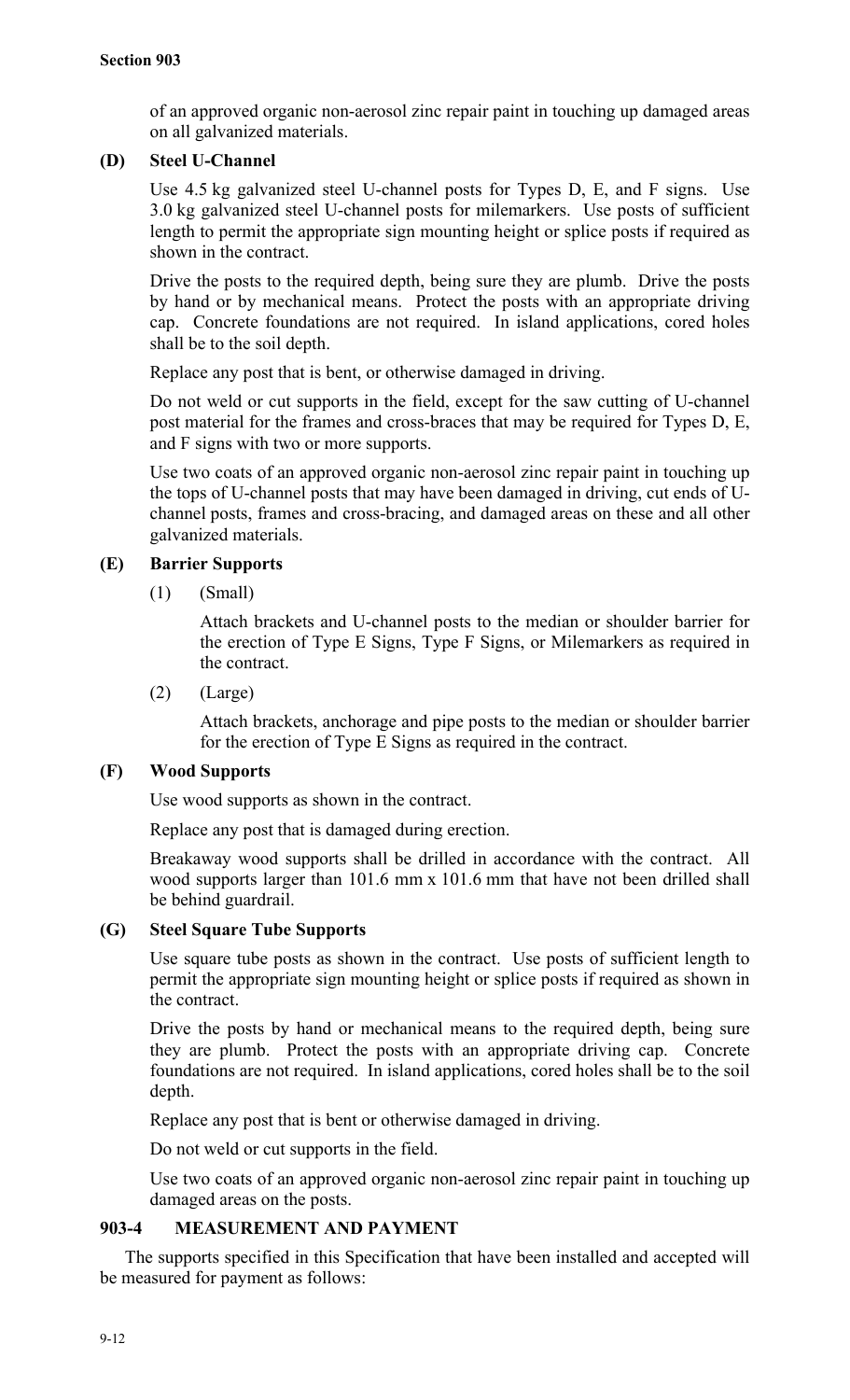The actual number of kilograms of structural steel. The computed nominal weights shown in the final revised plans will be used in determining this quantity. Measurement will not be made of the weight of nuts, bolts, and washers that are part of the sign support, as they will be considered incidental to the work.

Actual number of linear meters of 4.5 kg steel u-channel posts incorporated into the completed and accepted supports and assemblies. Measurements of length will be made to the nearest 1/10 of a meter.

Actual number of 3.0 kg steel U-channel post.

Actual number of Supports, Barrier (Small) and (Large).

Actual number of linear meters of wood support incorporated into the completed and accepted supports. Measurements of length will be made to the nearest tenth of a linear meter. The computed linear meters of sign supports, as indicated in the final revised plans will be used in determining this quantity.

Actual number of linear meters of steel square tube posts incorporated into the completed and accepted supports and assemblies. Measurements of length will be made to the nearest tenth of a meter.

Payment will be made under:

| Pay Item                         | Pay Unit     |
|----------------------------------|--------------|
| Supports, Breakaway Steel Beam   | Kilogram     |
| Supports, Simple Steel Beam      | Kilogram     |
| Supports, 4.5 kg Steel U-Channel | Linear Meter |
| Supports, 3 kg Steel U-Channel   | Each         |
| Supports, Barrier (Small)        | Each         |
| Supports, Barrier (Large)        | Each         |
| Supports, Wood                   | Linear Meter |
| Supports, Steel Square Tube      | Linear Meter |

#### **SECTION 904 SIGN ERECTION**

#### **904-1 DESCRIPTION**

Erect existing and proposed ground mounted and overhead signs to existing and proposed supports, and furnish mounting hardware. Relocate existing signs in accordance with the contract and Specifications.

The types of signs covered by this Specification are:

- **(A)** Type A (Overhead) signs **(H)** Milemarkers
	-
- **(B)** Type A (Ground Mounted) signs **(I)** Overlay (Overhead) signs
- 
- **(D)** Type B (Ground Mounted) signs **(K)** Reposition (Overhead) signs
- 
- 
- 
- 
- 
- **(C)** Type B (Overhead) signs **(J)** Overlay (Ground Mounted) signs
	-
- **(E)** Type D signs **(L)** Logo Trailblazer
- **(F)** Type E signs **(M)** Logo to panel
- **(G)** Type F signs **(N)** Relocation (Ground Mounted) signs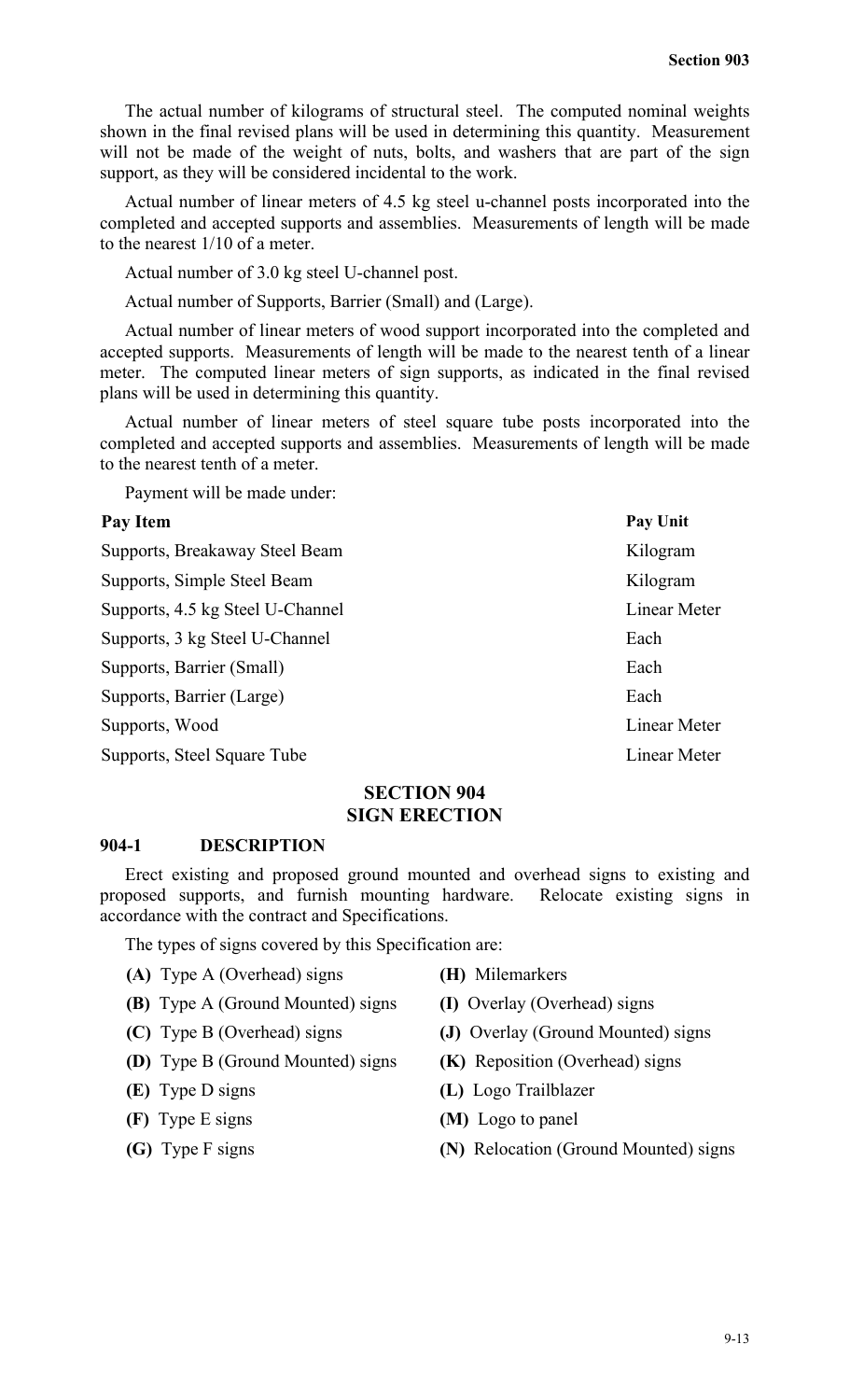# **904-2 MATERIALS**

Refer to Division 10.

| <b>Item</b>                           | <b>Section</b> |
|---------------------------------------|----------------|
| <b>Signing Materials</b>              | 1092           |
| Organic Non-Aerosol Zinc Repair Paint | 1080-9         |
|                                       |                |

# **904-3 CONSTRUCTION METHODS**

# **(A) General**

Provide new mounting bolts, washers, hex nuts, backing plates, and all hardware for all signs, existing and proposed, to be mounted on existing or proposed supports. Do not weld, cut, or fabricate in any manner in the field, except for as allowed under Section 903, and for the drilling of holes for attaching demountable legends and borders that cannot be attached in the shop. Field drill Z bars for attaching signs to supports as required.

Use two coats of an organic non-aerosol zinc repair paint in touching up fielddrilled holes and damaged areas on all galvanized materials as covered under Section 903.

Make sure that the horizontal edges of signs are level, and that the faces of signs are vertical.

Refer to Sections 900 and 901 for requirements of care and handling of signs, final clean up and covering of signs.

# **(B) Type A and B**

(1) General

Attach the signs to supports as shown in the contract or in the approved shop drawings. Make sure that the face of the sign is flat. Any appreciable buckling or warping of the sign face will be cause for rejection of the entire sign.

(2) Ground Mounted

Erect ground mounted Type A & B secondary signs by the required method of attachment shown in the contract. Affix these signs by bolting the horizontal Z stringers directly to the supports, or by bolting vertical Z bars to the horizontal Z stringers of and the primary sign.

(3) Overheads

For new overhead supports, erect overhead secondary signs as shown in the approved shop drawings.

For existing overhead supports, design and furnish all new structural members and mounting hardware necessary to erect the new signs. Prepare and submit to the Engineer for approval complete shop drawings and design computations for the bracing and accessory hardware required to attach the sign to the existing overhead sign support. Prepare the design in accordance with the *Standard Specifications for Structural Supports for Highway Signs, Luminaires and Traffic Signals*, as published by AASHTO, the structure line drawings and wind speed shown in the contract. Upon request, the Engineer will provide the Contractor with copies of the shop drawings for existing overhead sign supports.

Attach a new sign above a designated existing overhead sign as shown in the contract. Furnish all new structural members and mounting hardware necessary to erect the new sign.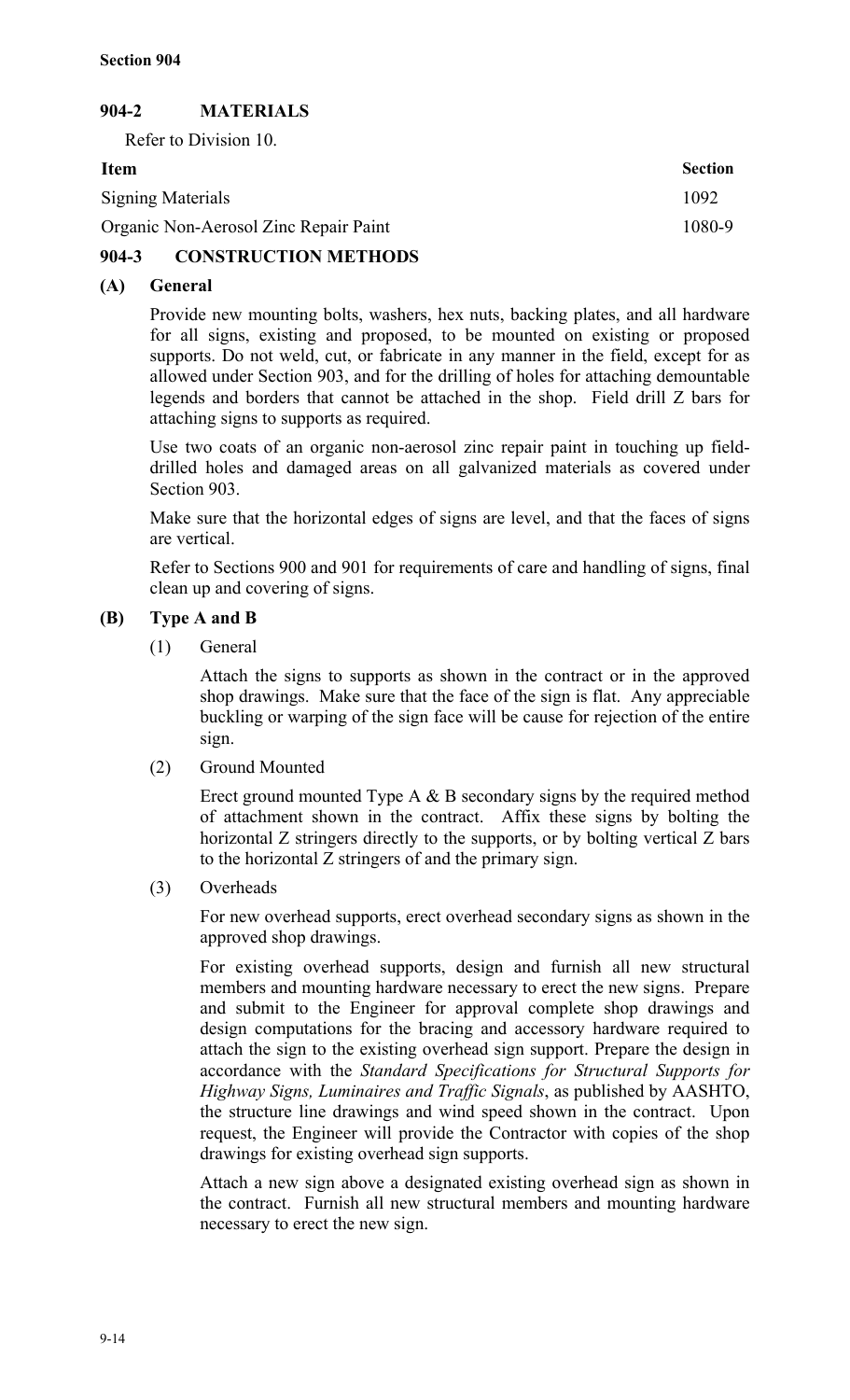# **(C) Type D, E, F and Milemarkers**

Attach the signs to U-channel or square tube posts as shown in the contract. Use mounting hardware as shown in the contract.

## **(D) Overlay (Ground Mounted and Overhead)**

Attach overlays to designated existing ground mounted or overhead signs as required by the contract.

Remove and dispose of all conflicting demountable legends, borders, and overlays prior to attaching new overlays. Employ any method of removal necessary, provided it does not damage the existing sign or the attached overlay. Perform such minor repairs to existing signs as necessary prior to the attachment of overlays to ensure a finished sign face that is completely flat.

Field-drill 4.0 mm holes in both the overlay and the existing sign simultaneously, according to the rivet spacing requirements shown in the contract. Attach the proposed overlays with 3.2 mm diameter aluminum rivets of the "pull-through" type. Exercise sufficient care in attaching the overlays to ensure that the finished sign face is completely flat and without any ripples and/or buckles.

## **(E) Reposition Overhead Signs**

Reposition existing signs on existing overhead sign supports as required by the contract. Reposition associated lighting systems and secondary signs along with the signs.

When required, drill new holes in the existing vertical attachment members, in order to maintain a minimum clearance of 5.2 m to the roadway surface at the new location on the structure. No other field drilling will be allowed.

Adjust and relocate conduit and junction boxes as required.

### **(F) Logo Trailblazer**

All logos will be made available for pick up at the Division Traffic Services' sign shop. Erect logos on U-channel or square tube posts in accordance with Type F Sign details shown in the contract.

### **(G) Logo to Panel**

All logos will be made available for pick up at the Division Traffic Services' sign shop. Attach logos to the mainline signs with ten 3.2 mm diameter rivets of the pull through type. Attach logos to the ramp signs with four 3.2 mm diameter rivets of the pull through type. Drill 4.0 mm holes in the background signs to match those in the logos for attaching the logos to the background signs. Place logos as shown on the contract.

## **(H) Relocation (Ground Mounted) Signs**

Maintain signs in good serviceable condition throughout the duration of the project. Repair any areas or materials within the project limits disturbed or damaged in performance of the work required under this section as directed by the Engineer at no cost to the Department.

Remove existing signs from their existing locations and relocate to their new location as required in the contract. Repair or replace signs damaged in relocating at no cost to the Department. Refer to Section 907 for disposal of sign components.

Erect signs and supports according to requirements of Sections 903 and 904. Immediately relocate all warning and regulatory signs to new locations. Relocate all other signs to new locations in no more than 12 hours.

# **904-4 MEASUREMENT AND PAYMENT**

*Sign erections (ground mounted and overhead)* will be measured and paid for as actual number of ground mounted and overhead signs erected and accepted. Each type F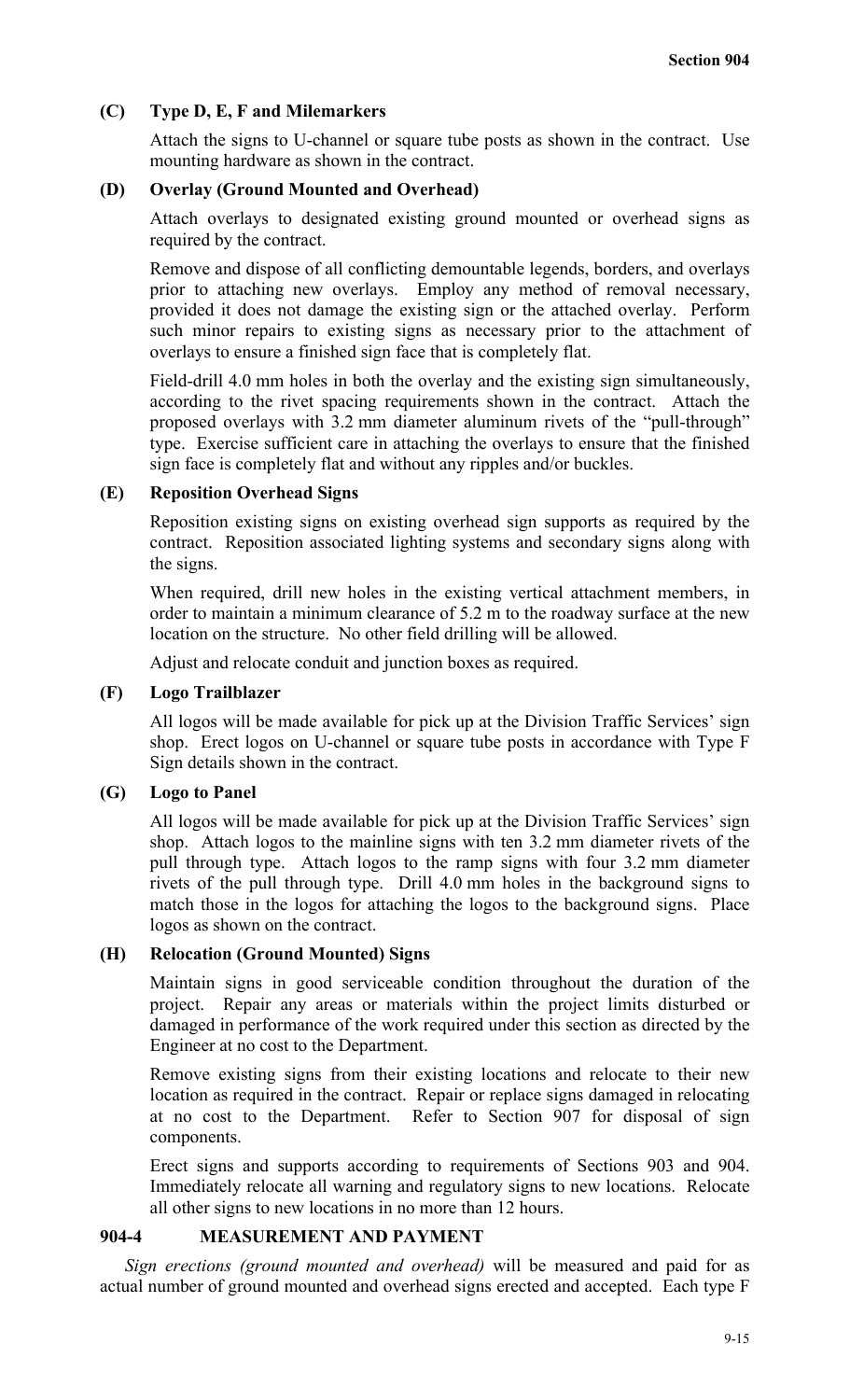sign assembly will be measured as one sign. Payment for signs erected on new overhead sign supports will be made in accordance with the contract Overhead Sign Supports. Walkway pay item will be used only when adding or modifying an existing overhead sign structure.

The amount of sign relocations to be paid for will be the actual number of signs that have been acceptably relocated. Secondary signs will be considered incidental work in conjunction with the primary sign. Sign assemblies consisting of more than one sign panel will be considered one sign.

Payment will be made under:

| Pay Item                                         | Pay Unit     |
|--------------------------------------------------|--------------|
| Sign Erection, Type<br>(Overhead)                | Each         |
| Sign Erection, Type (Ground Mounted)             | Each         |
| Sign Erection, Type                              | Each         |
| Sign Erection, Milemarkers                       | Each         |
| Sign Erection, Overlay (Overhead)                | Each         |
| Sign Erection, Overlay (Ground Mounted)          | Each         |
| Sign Erection, Reposition Overhead               | Each         |
| Sign Erection, Logo to Panel                     | Each         |
| Sign Erection, Logo Trailblazer                  | Each         |
| Sign Erection, Walkway                           | Linear Meter |
| Sign Erection, Relocate Type<br>(Ground Mounted) | Each         |

# **SECTION 907 DISPOSAL AND STOCKPILING OF SIGNING COMPONENTS**

# **907-1 DESCRIPTION**

Properly dispose of or stockpile signing components.

# **907-2 CONSTRUCTION METHODS**

# **(A) General**

Repair any areas or materials within the project limits disturbed or damaged in performance of the work required under this section as directed by the Engineer at no cost to the Department.

# **(B) Removal**

Do not remove existing signing components until required replacements have been erected and are available for use by traffic or are available for immediate replacement.

Remove signing components by methods that will not damage other portions of the project or facility. Repair any damage by methods satisfactory to the Engineer.

Cut and remove electrical conduit to at least 450 mm below finished ground elevation. Plug or seal the ends of the cut conduit by methods approved by the Engineer.

Remove foundations, including any reinforced steel or anchor bolts, to a minimum depth of 0.6 m below the finished ground elevation unless otherwise indicated by the contract.